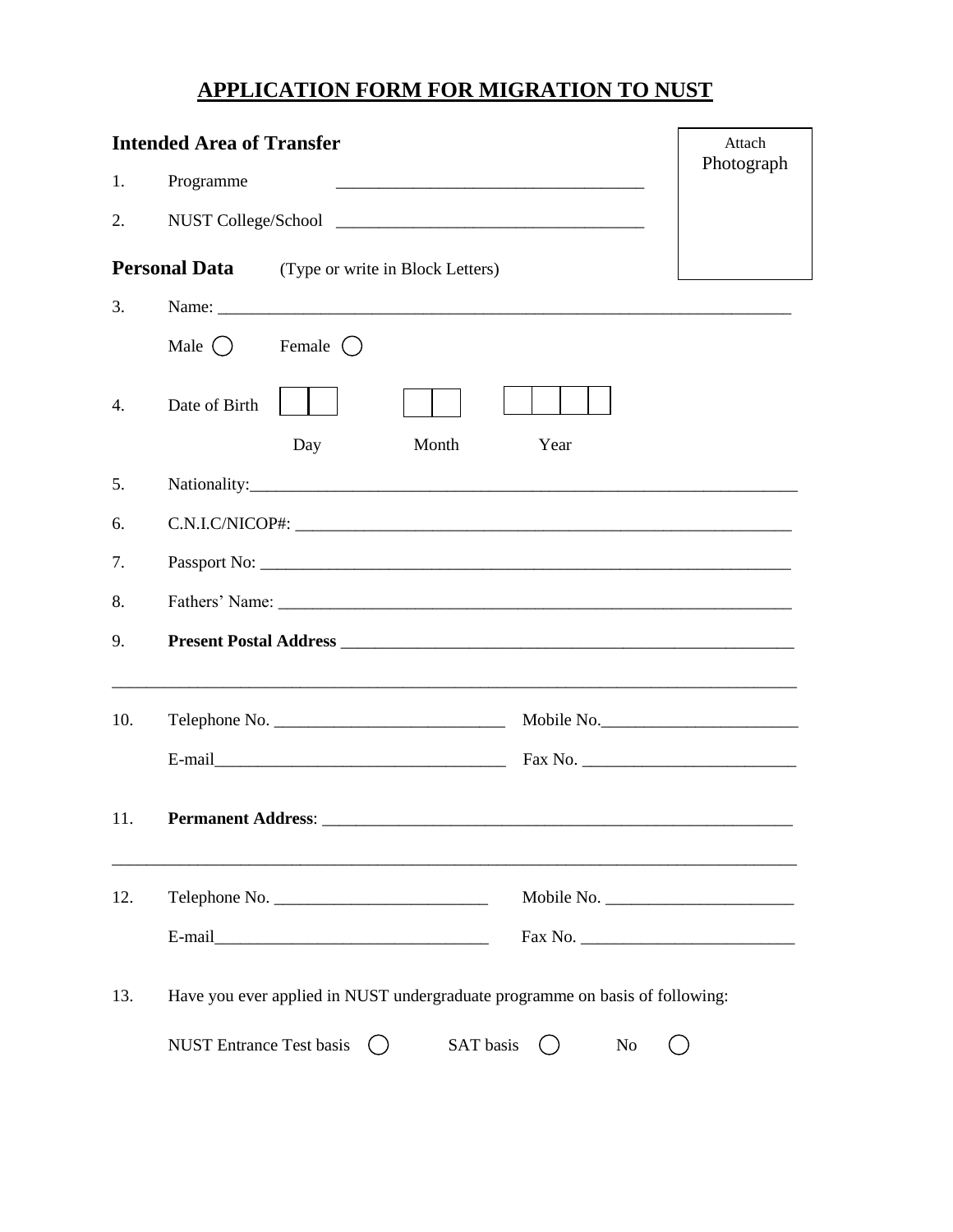14. If yes, give following details:-

|     | Year of applying                                     | Registration/Roll no. |                   |  |
|-----|------------------------------------------------------|-----------------------|-------------------|--|
|     |                                                      |                       |                   |  |
| 15. | Have you ever applied for migration to NUST?         | Yes $( )$             | $\mathrm{No}(\ )$ |  |
| 16. | If yes when $?$ $\qquad \qquad$ To, which programme? |                       |                   |  |
|     | What was the decision?                               |                       |                   |  |

17. **Academic Data** (Provide all transcripts and report all results)

| Degree/Cert           | <b>Name and Location</b><br>of School/College/<br>University | From | To | <b>Division</b><br>GPA/<br>Grade | <b>Marks</b><br><b>Obtained</b><br>$(In\%)$ | <b>Major Subjects</b><br><b>Taken</b> |
|-----------------------|--------------------------------------------------------------|------|----|----------------------------------|---------------------------------------------|---------------------------------------|
| Matric                |                                                              |      |    |                                  |                                             |                                       |
| O'Level/<br>Other     |                                                              |      |    |                                  |                                             |                                       |
| FA/FSc                |                                                              |      |    |                                  |                                             |                                       |
| A'Level/<br>Other     |                                                              |      |    |                                  |                                             |                                       |
| Other (Specify)       |                                                              |      |    |                                  |                                             |                                       |
| Currently<br>Enrolled |                                                              |      |    |                                  |                                             |                                       |
| Completed             |                                                              |      |    |                                  |                                             |                                       |

18. Have you failed, repeated or withdrawn from any of the above examinations or taken any examination in parts. If yes, please provide the following details:

| Examination $(s)$ | Year $(s)$ | Failed/repeated/withdraw/In parts | Reason(s) |
|-------------------|------------|-----------------------------------|-----------|
|                   |            |                                   |           |
|                   |            |                                   |           |
|                   |            |                                   |           |
|                   |            |                                   |           |
|                   |            |                                   |           |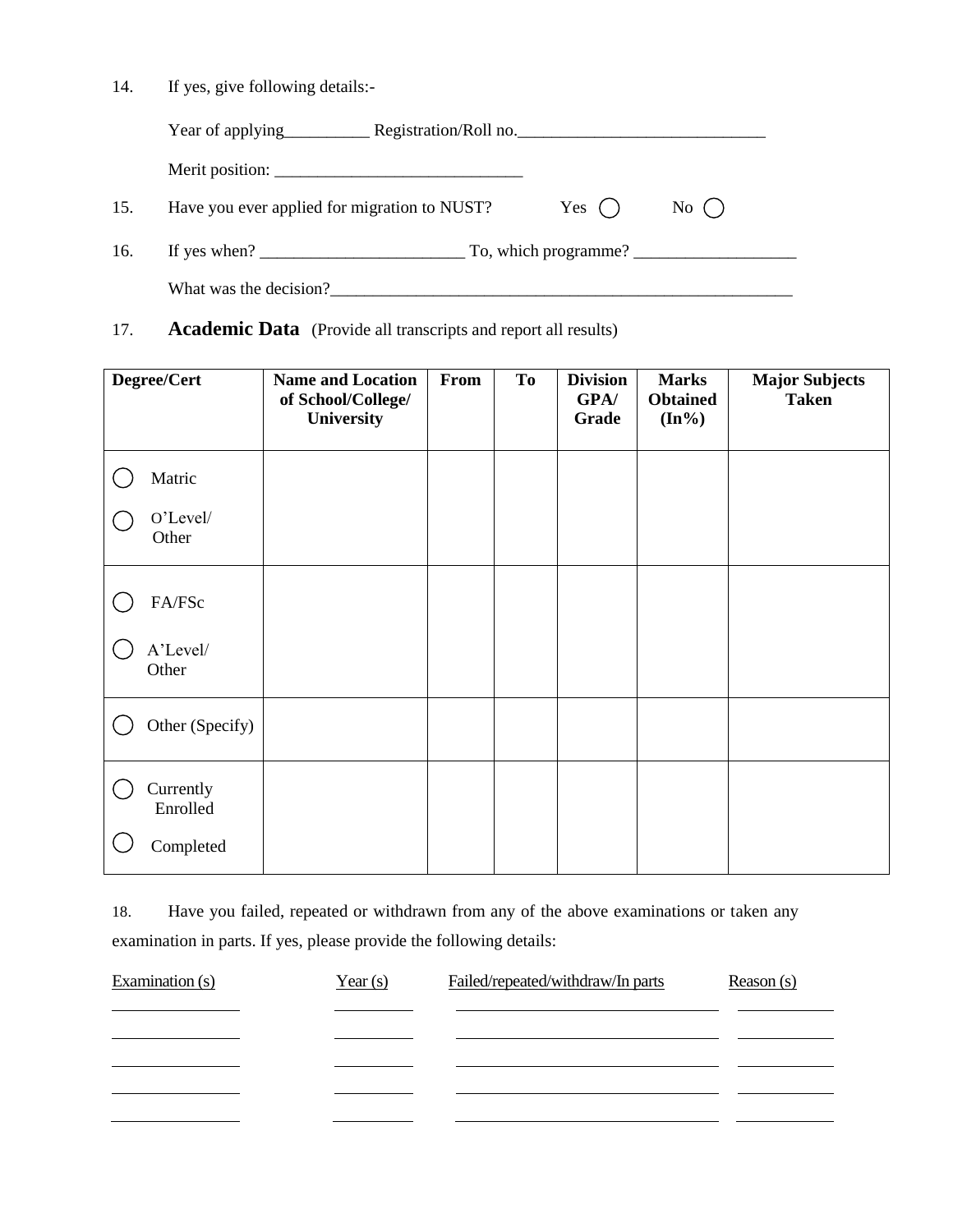#### 19. **Academic Achievements**

Distinctions, awards and other recognitions of academic achievements (please indicate the basis of selection and date of each listing).

#### **Current Academic Programme** 20.

Title of Programme (currently studying):

| Institution/university: |                      |  |
|-------------------------|----------------------|--|
| Entry date:             | Semesters Completed: |  |
| Credits earned:         | CGPA:                |  |

Reasons of Transfer (Be specific and to the point. Clearly indicate changes in 21. circumstances, which render it difficult for you to continue education in your present institution)

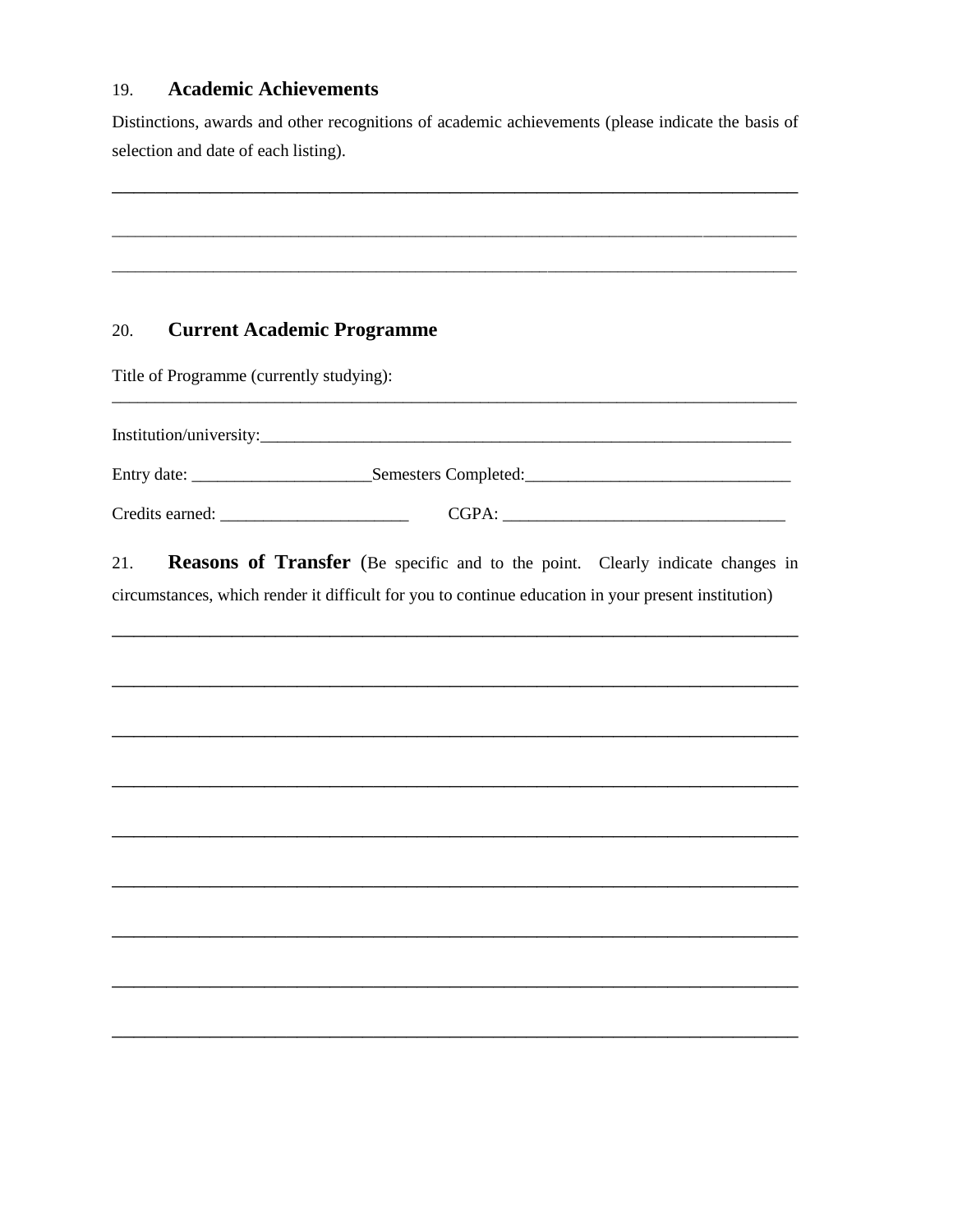## 22. **Character Certificate From Where Migration Is Being Made**

Certified that the applicant bears good moral character and has not been debarred from taking University examinations or suspended or not expelled or rusticated from University or Institution from which he intend to migrate and that no disciplinary action is pending against him. The applicant has never been involved in any indiscipline or unfair means case during his stay at this Institution. He was never a member of any political group. I also certify that the applicant was not admitted against any reserved seat for special categories.

> **Signed by: Principal/Vice-Principal/Registrar (with Official Seal)**

**Date:\_\_\_\_\_\_\_\_\_\_\_\_\_\_\_**

#### 23. **Declaration By Father/Guardian Of The Applicant**

I hereby declare that this application of migration is being submitted with my consent and I agree to honor my responsibilities in this regard.

Dated: Signature of the Father/Guardian

#### *Note: Incomplete applications will not be entertained. So please do not leave any field blank*

**Note:** *Please write on extra sheet, if required and attach with the application.*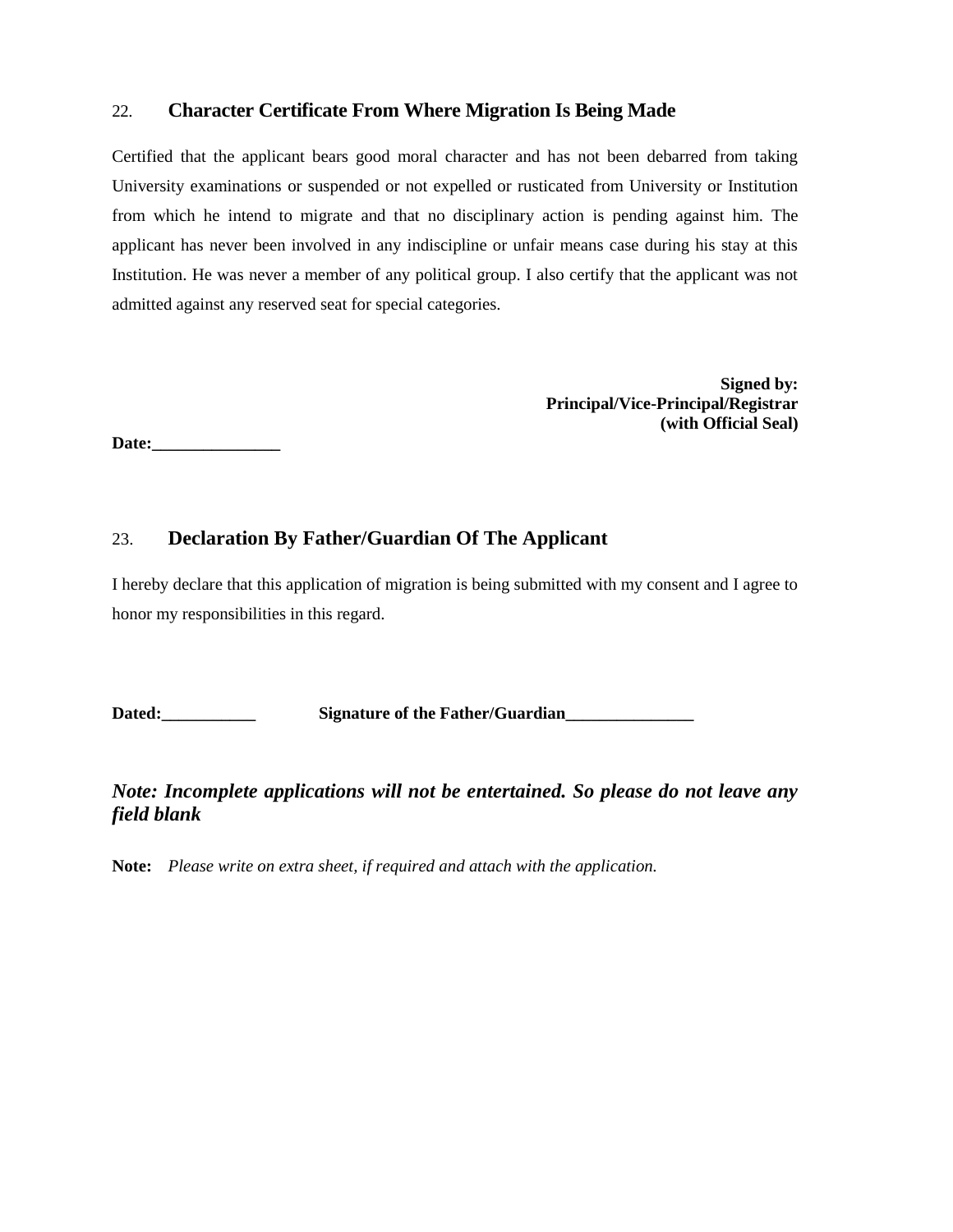24. **Undertaking** I have read the details given in application form for Transfer of Students. I hereby apply for admission to the Bachelors Programme at NUST as a Transfer student and certify that, to the best of my knowledge, all the above statements are complete and correct. I also declare that I have never been involved in any illegal activity. I understand that any attempt to influence the Admission process or providing false or incomplete information would result in my disqualification or dismissal from the programme at any stage.

Applicant's Signature: \_\_\_\_\_\_\_\_\_\_\_\_\_\_\_\_\_\_\_\_\_\_\_\_\_\_\_\_\_\_\_\_\_\_\_

Applicant's name:

Date: \_\_\_\_\_\_\_\_\_\_\_\_\_\_\_\_\_\_\_\_\_\_\_\_\_\_\_\_\_\_\_\_\_\_\_

#### **Please attach following documents with the migration form:-**

- a. Official transcript of semesters studied at parent university.
- b. Photo copy of mark sheets of Matric and FSc/equivalent examinations (equivalence certificates from IBCC, Pakistan in case of O/A level/ equivalent exams).
- c. Detailed courses outlines of courses already studied.
- d. No Objection Certificate (NOC) from parent university.
- e. Bank Draft amounting to Rs. 5000/- (Rupees five thousand) in favour of NUST as processing fee (non-refundable).

*Note: Duly completed migration form alongwith abovementioned documents may be forwarded to Undergraduate Section, Registrar Dte, Main Office, Sector H-12, Islamabad.*